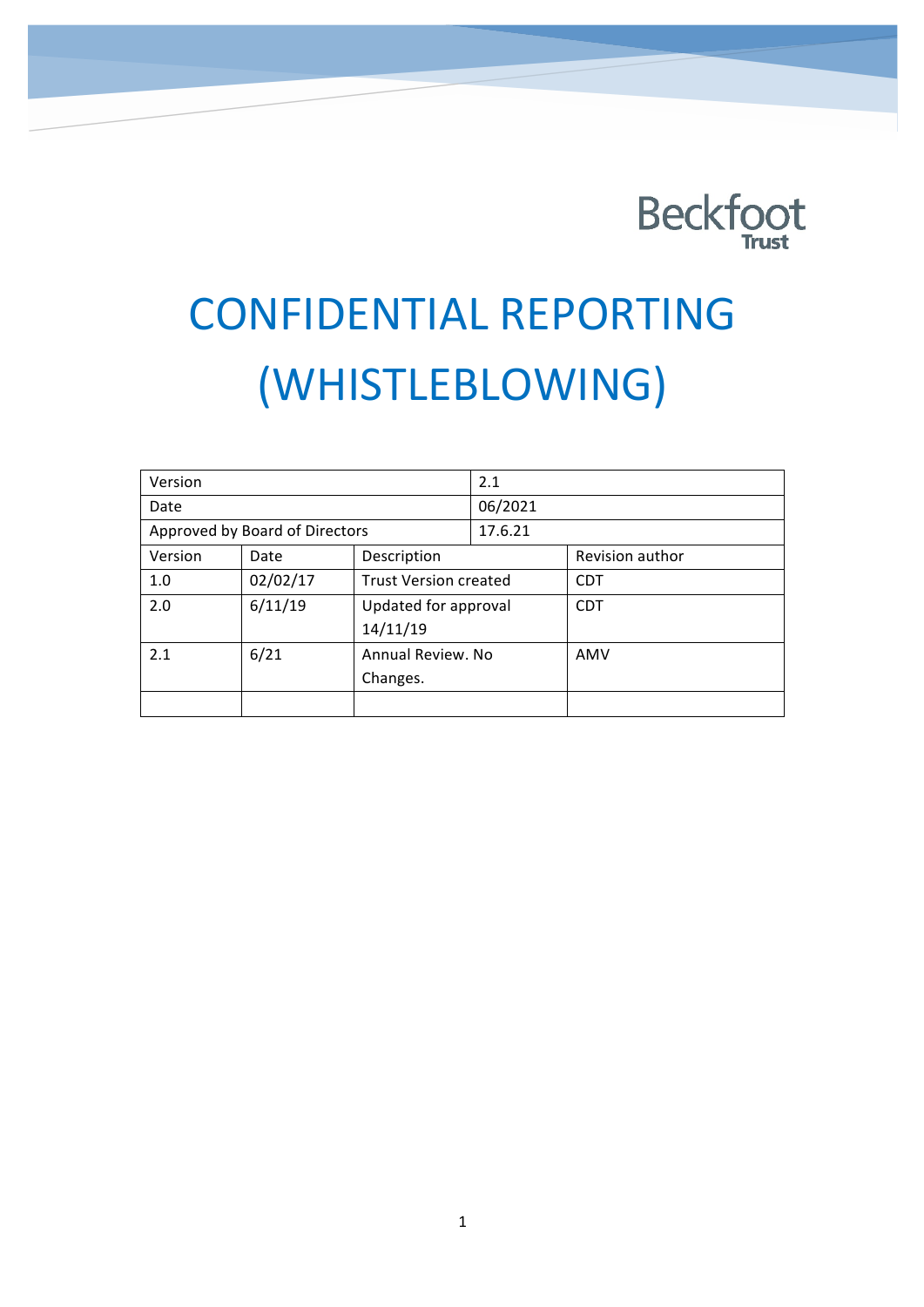# Contents

| 1.0 |                                                                                 |  |
|-----|---------------------------------------------------------------------------------|--|
| 2.0 |                                                                                 |  |
| 3.0 |                                                                                 |  |
| 4.0 |                                                                                 |  |
| 5.0 |                                                                                 |  |
| 6.0 |                                                                                 |  |
| 7.0 |                                                                                 |  |
| 8.0 |                                                                                 |  |
| 9.0 | The Compliance Officer is the Trust's Responsible Officer for Whistelblowing  6 |  |
|     |                                                                                 |  |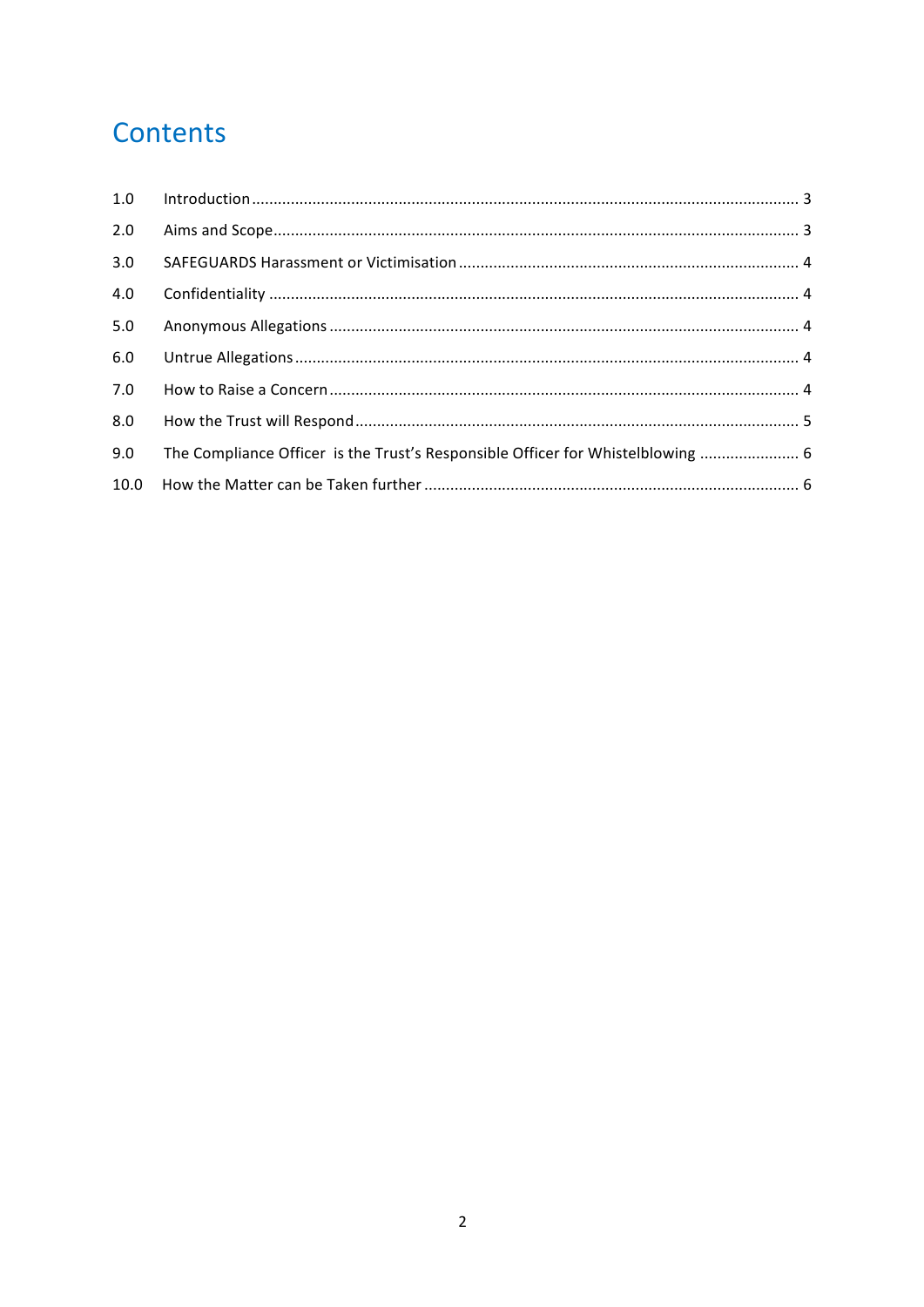#### 1.0 Introduction

Employees are often the first to realise that there may be something seriously wrong within an organisation. However, they may not express their concerns because they feel that speaking up would be disloyal to their colleagues or to the employer. They may also fear harassment or victimisation. In these circumstances it may be easier to ignore the concern rather than report what may just be a suspicion of malpractice.

The Beckfoot Trust is committed to the highest possible standards of openness, probity and accountability. In line with Best Value principles the Trust is also committed to improving the performance of all its functions. The Trust expects its employees, and its contractors' employees, who have serious concerns about any aspect of the Trust's work to raise those concerns. The Trust accepts that employees may prefer to do this in a confidential way that avoids any public disclosure of their identity.

This Code makes it clear that employees can do so without fear of victimisation, subsequent discrimination or disadvantage. The Code is intended to encourage and enable employees to raise serious concerns within the Trust rather than overlooking a problem or reporting it outside. The Code applies to all employees of the Trust and to persons employed by bodies in a contractual relationship with the Trust undertaking Trust functions or providing goods or services to the Trust.

#### 2.0 Aims and Scope

As an employee of the Trust this Code aims to:

- Encourage you to feel confident in raising serious concerns and to question and act upon concerns about practice.
- Provide a way for you to raise those concerns and to be told of any action taken.
- Ensure that you receive a response to your concerns and that you are aware of how to pursue them if you are not satisfied.
- Reassure you that you will be protected from possible reprisal or victimisation if you have a reasonable belief that you have made any disclosure in good faith.

This Code is intended to deal with concerns not coming within the Employee Complaints Procedure, for example:

- Conduct which is an offence or a breach of law.
- Disclosures related to miscarriages of justice.
- Health and safety risks, including risks to the public as well as other employees.
- Damage to the environment.
- The unauthorised use of public funds.
- Possible fraud and corruption.
- Sexual or physical abuse in any form.
- Other unethical conduct.

Any serious concerns you have about any aspect of service provision, the conduct of employees or members of the Trust, or others acting on behalf of the Trust can be reported under this Code. This may be about something that: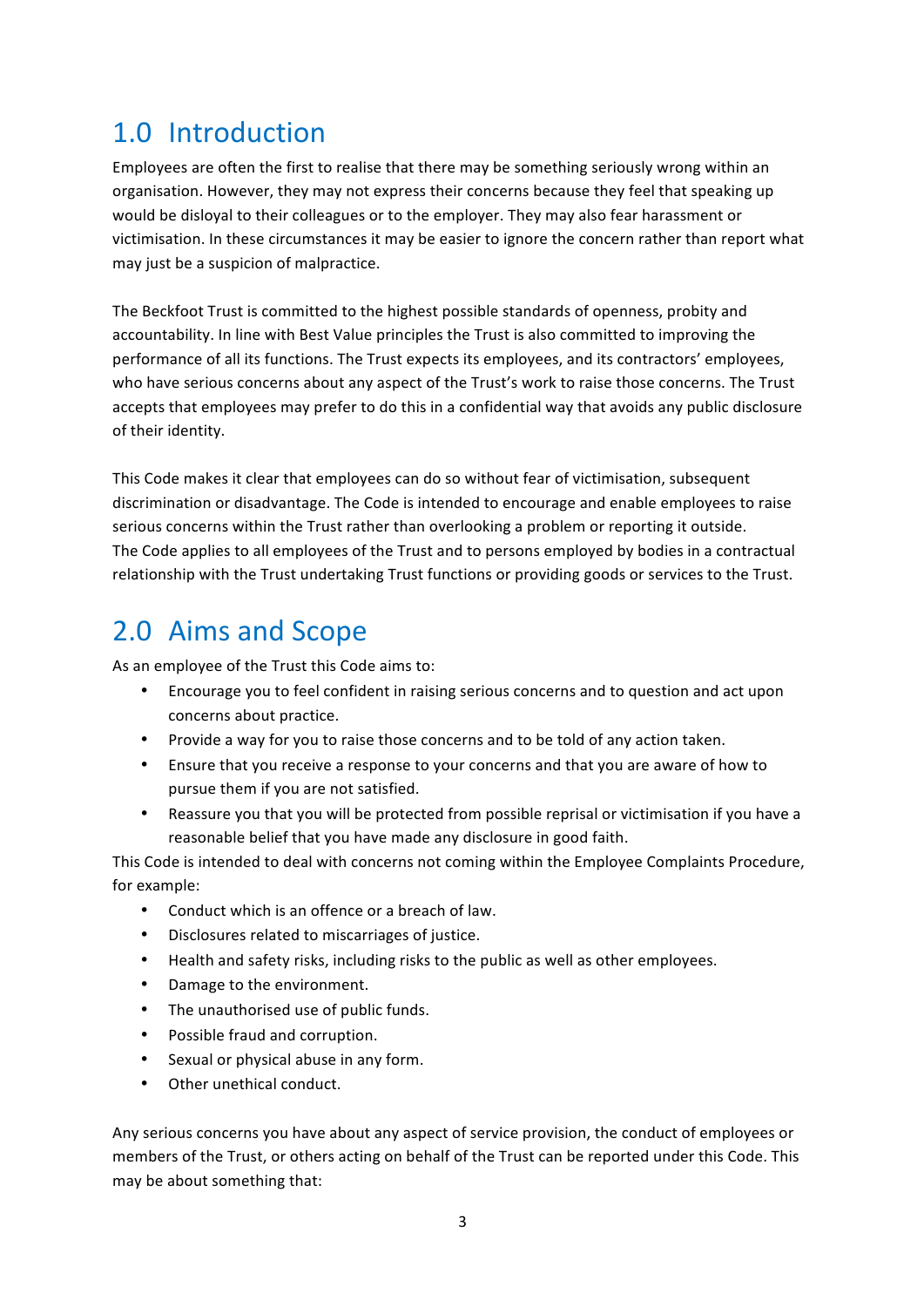- Makes you feel uncomfortable in terms of known standards, your experience or the standards you believe the Trust subscribes to.
- Is against the Trust's policies.
- Falls below established standards of practice, or
- Amounts to improper conduct.

## 3.0 SAFEGUARDS Harassment or Victimisation

- The Trust is committed to good practice and high standards and wants to be supportive of employees.
- The Trust recognises that the decision to report a concern can be a difficult one to make. If what you are saying is true, you should have nothing to fear because you will be doing your duty to your employer and those for whom you are providing a service.
- The Trust will not tolerate any harassment or victimisation (including informal pressures) and will take appropriate action to protect you when you raise a concern in good faith.

## 4.0 Confidentiality

A concern reported under this Code will be treated confidentially. Unless you agree, your identity will not be disclosed by the Trust in dealing with your concern within this Code. In the event of a concern disclosing alleged criminal activity, you may be asked to help the police or other appropriate enforcement agency. In the event of disciplinary action taken by the Trust you may be asked to give evidence under the disciplinary procedure.

#### 5.0 Anonymous Allegations

This Code encourages you to put your name to your allegations whenever possible. Concerns expressed anonymously will be considered at the discretion of the Trust. In exercising this discretion the factors to be taken into account include:

- The seriousness of the issues raised.
- The credibility of the concern.
- The likelihood of confirming the allegation from attributable sources.

#### 6.0 Untrue Allegations

If you make an allegation in good faith, but it is not confirmed by the investigation, no action will be taken against you. If, however, you make an allegation frivolously, maliciously or for personal gain, disciplinary action may be taken against you.

#### 7.0 How to Raise a Concern

As a first step, you should normally raise concerns with your immediate line manager or a member of the school's leadership team. This depends, however, on the seriousness and sensitivity of the issues involved and who is suspected of the malpractice. For example, if you believe that senior management are involved, you should approach the Trust's Compliance Officer. If you would prefer to raise the concern with a Director of the company that is not also a member of the school staff you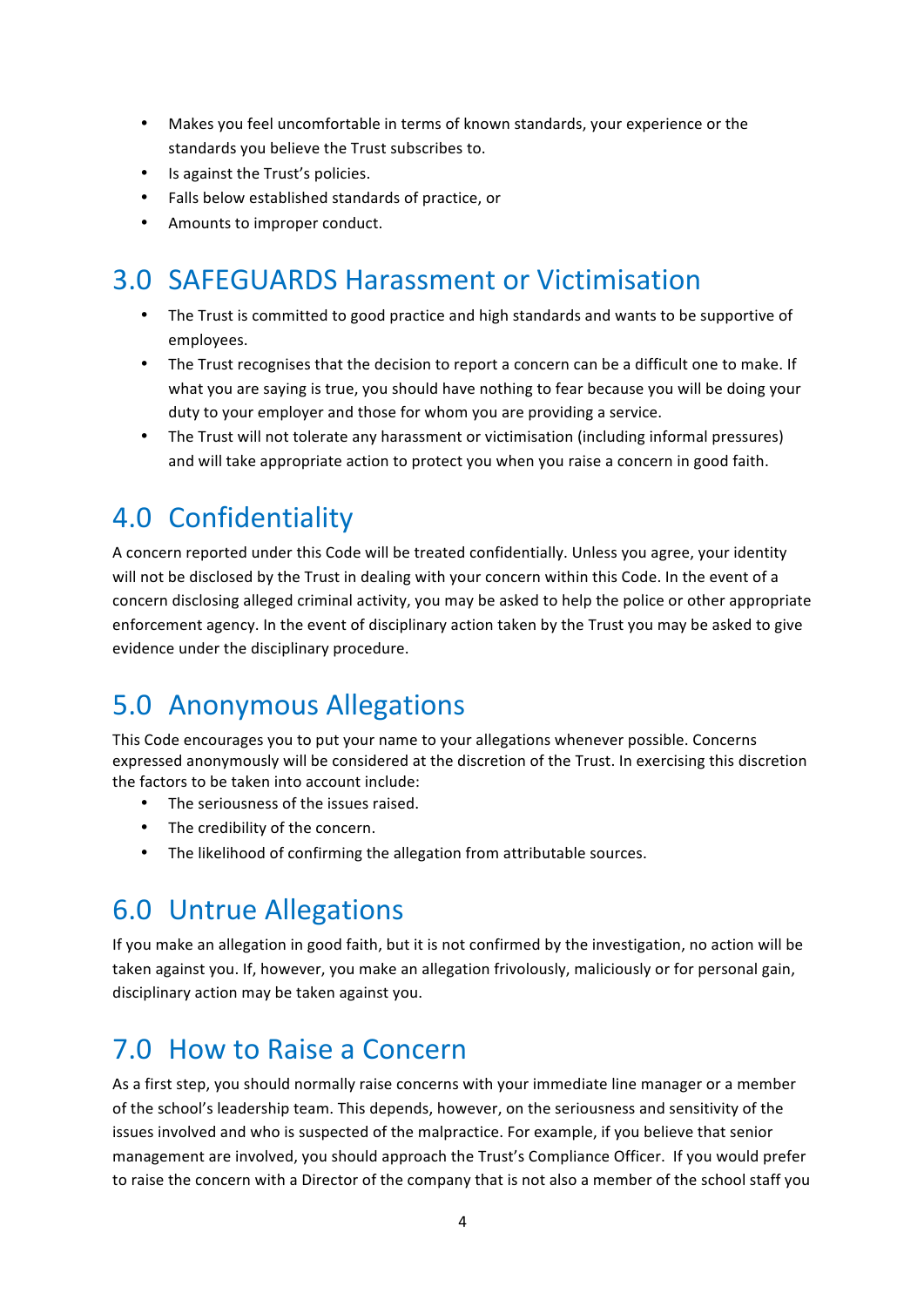should contact the Trust's Compliance Officer. Concerns may be raised verbally or in writing. Staff who wish to make a written report are invited to use the following format:

- The background and history of the concern (giving relevant dates).
- The reason why you are particularly concerned about the situation.

The earlier you express the concern the easier it is to take action.

Although you are not expected to prove beyond doubt the truth of an allegation, you will need to demonstrate to the person contacted that there are reasonable grounds for your concern.

You may wish to consider discussing your concern with a colleague first and you may find it easier to raise the matter if there are two (or more) of you who have had the same experience or concerns.

You may invite your trade union representative, or a work colleague, to be present during any meetings or interviews in connection with the concerns you have raised.

# 8.0 How the Trust will Respond

Initially all concerns raised under this Code will be referred to the Headteacher of the school concerned, and the Trust CEO, who will determine in conjunction with the Trust's Compliance Officer (Responsible Officer) whether the matters raised should:

- Be investigated by management, the Trust's internal audit function, or through the disciplinary process.
- Be referred to the police.
- Be referred to the Trust's external auditor.
- Form the subject of an independent inquiry.

In order to protect individuals and those accused of misdeeds or possible malpractice, initial enquiries will be made to decide whether an investigation is appropriate and, if so, what form it should take. Concerns or allegations, which fall within the scope of specific procedures (for example, child protection or discrimination issues), will normally be referred for consideration under those procedures.

Some concerns may be resolved by Trust action without the need for investigation. If urgent action is required this will be taken before any investigation is conducted.

Within ten working days of a concern being referred you will be written to:

- Acknowledging that the concern has been received.
- Indicating how the matter is to be dealt with.
- Giving an estimate of how long it will take to provide a final response, telling you whether any initial enquiries have been made.
- Telling you whether further investigations will take place and if not, why not.

The amount of contact between the staff considering the issues and you will depend on the nature of the matters raised, the potential difficulties involved and the clarity of the information provided. If necessary, the Trust will seek further information from you.